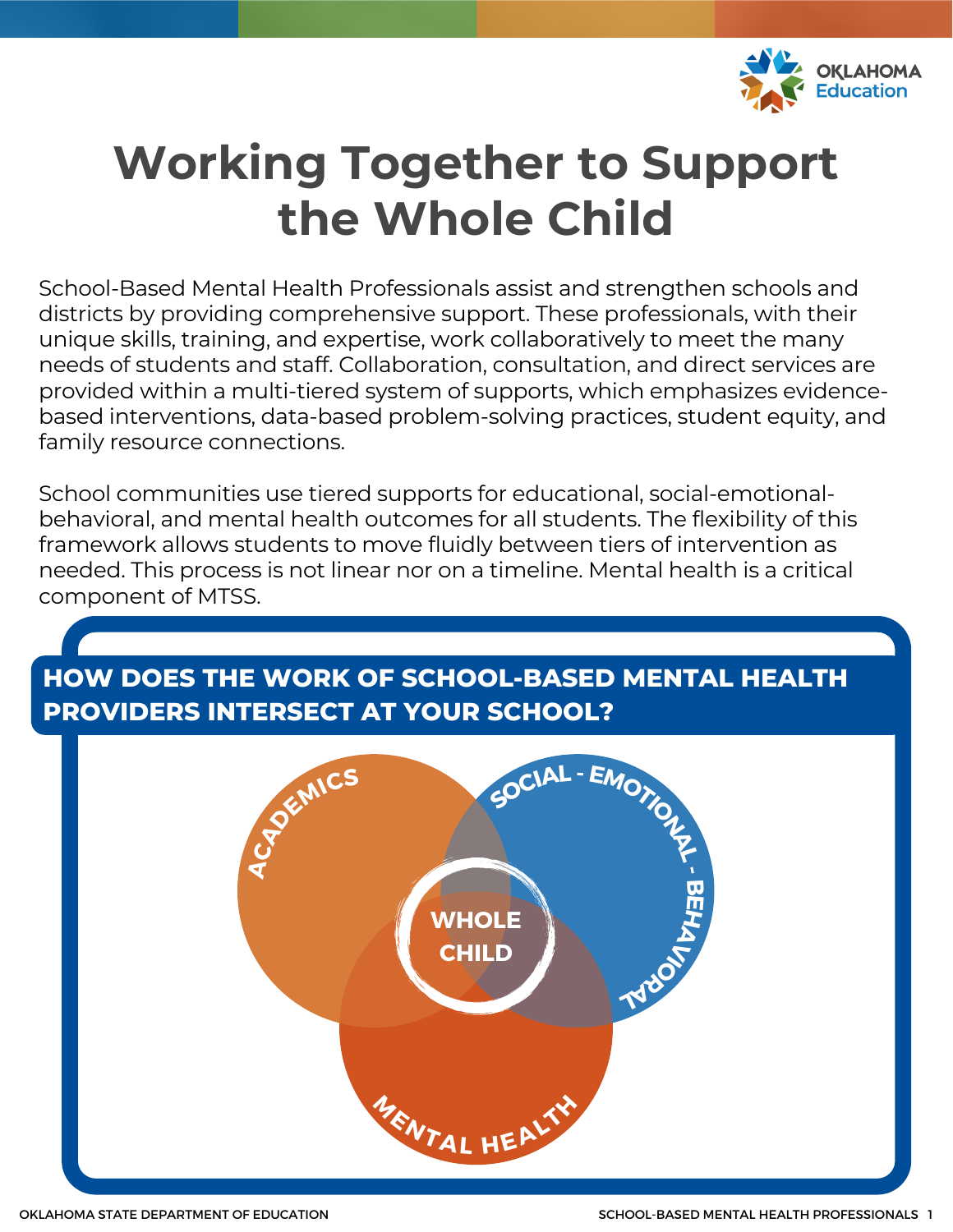# **Overview of School-Based Mental Health Providers in Oklahoma**

**SCHOO<sup>L</sup> <sup>C</sup>OUNSELOR<sup>S</sup>** chool counselors help all students in the areas of cademics, college and career, and social and emotional development. chool counselors provide direct and ndirect services to ensure student success.

**<sup>S</sup>CHOO<sup>L</sup> <sup>S</sup>OC<sup>I</sup>A<sup>L</sup> <sup>W</sup>ORKER<sup>S</sup>** School social workers provide support for students' social and emotional behavioral health. They are uniquely trained to serve as a link between home, school, and community.

**PROFESSIONALS L C E**  $\mathbf{Z}^{\text{fc}}$ **SED MENTAL** Licensed mental health professionals provide targeted mental health and behavioral support for guardian-approved students. They utilize evidence-based clinical assessments and screeners to identify tudents in need of services.

**H**

**EA L T H**

**I**

**<sup>R</sup>ECREATIONA<sup>L</sup> <sup>T</sup>HERAPIST<sup>S</sup>** disabling conditions. Recreational therapists utilize recreation and other activity-based interventions to address the assessed needs of individuals with illnesses and/or

**SCHOOL PSYCHOLO** School psychologists apply expertise in menta health, learning, and behavior to help students succeed. They use data and assessments to monito student progress and to collaborate with teachers or best practice interventions

**GI** <u>ဟ</u> **T** $\bullet$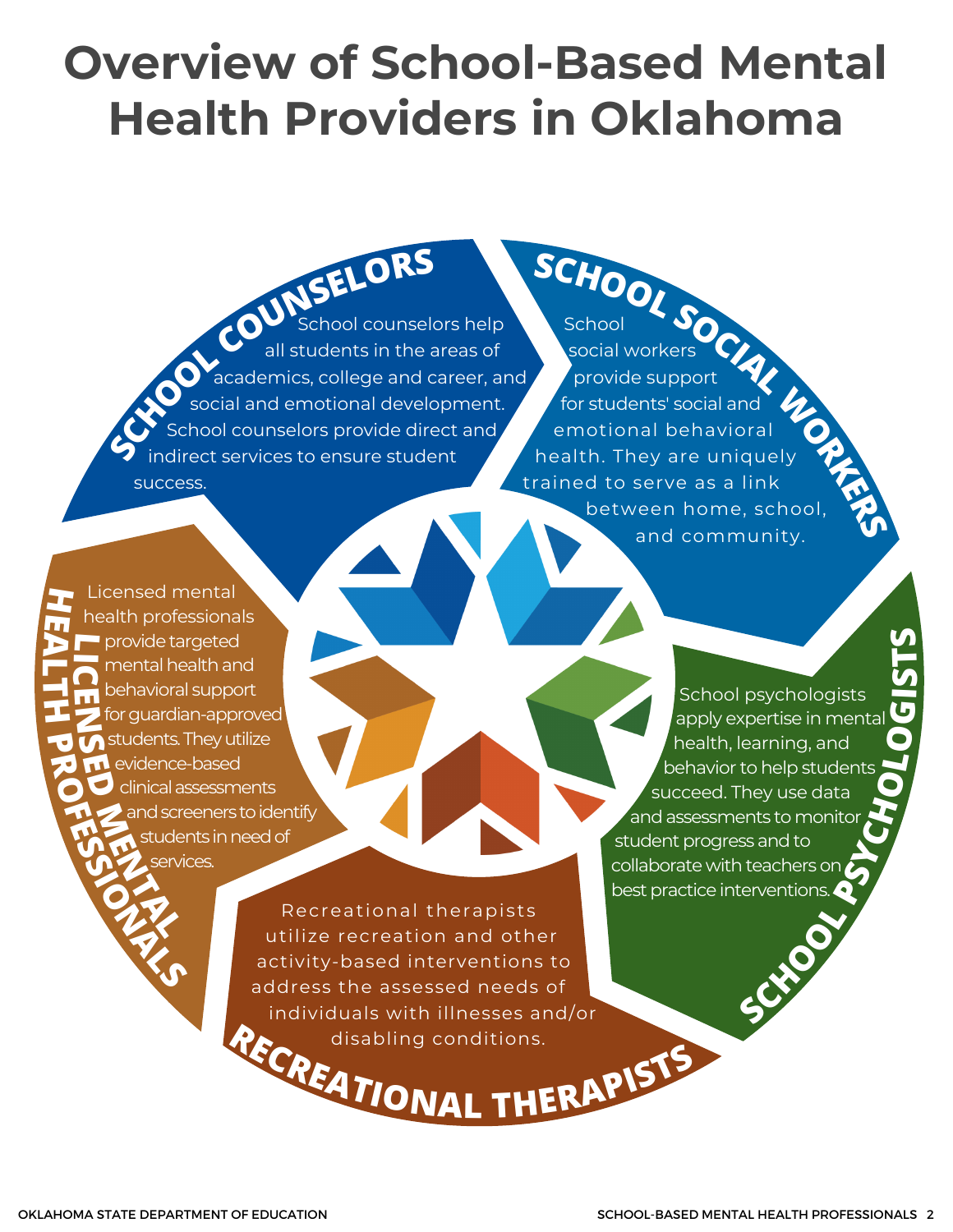# **The Unique Roles of School-Based Mental Health Providers**

School-based mental health providers support each other while bringing expertise to address the comprehensive needs of students. Although each provider plays a specialized role, some supports may overlap to foster the well-being of the whole child. These professionals provide direct and indirect student services to ensure equitable access to support for all students to learn, thrive, and grow.

### **SCHOOL COUNSELORS**

- Teach school-wide school counseling classroom lessons based on the Student **Standards**
- Facilitate small group counseling
- Provide individual student support, academic planning, and goal setting
- Provide short-term counseling to students
- Make referrals for long-term support
- Collaborate and consult with families, teachers, administrators, and community
- Advocate for students at student-focused meetings
- Analyze data to identify student issues, needs, and challenges
- Act as a systems change agent to improve equity and access, achievement, and opportunities for all students
- Recommended individual-toprovider ratio: 250 to 1

### **SCHOOL SOCIAL WORKERS**

- Facilitate and link engagement between student, family, school, and community
- Advocate for the promotion of equal access to services and supports
- Provide quidance related to home and family situations to encourage student success
- Provide a multi-tiered system of supports in behavior and mental health services
- Assist students with developing social and emotional skills
- Assist in crisis intervention
- $\bullet\;$  Help students cope with family, grief, medical, substance use, and sexuality issues
- Provide assessments for behavioral health, assess school climate, develop safety plans
- Obtain and coordinate community resourcesand systems of care that provide external and wrap-around services for students and families
- $\bullet$  Provide training and communicate policies and procedures for reporting child abuse and neglect
- Recommended individual-toprovider ratio:250to1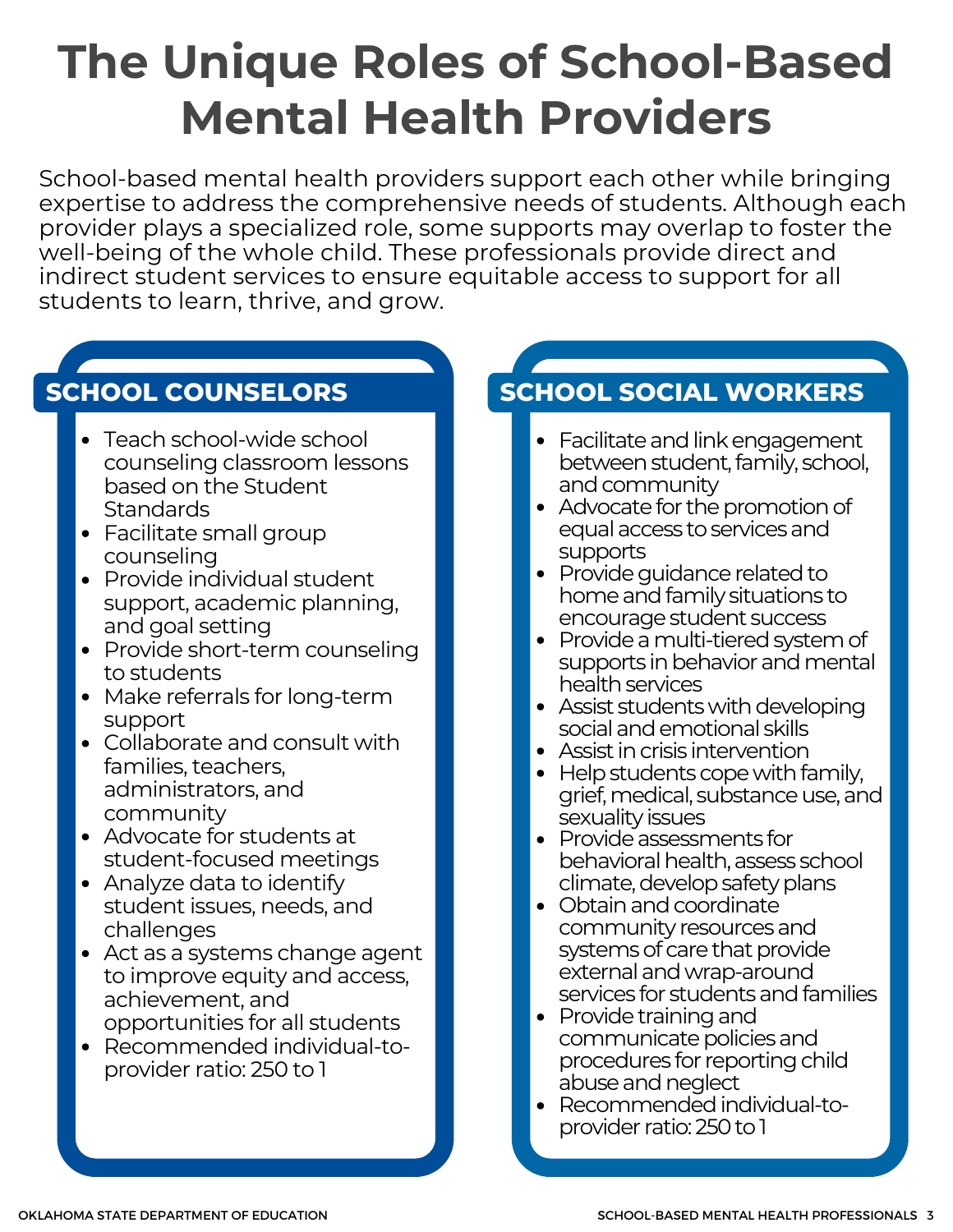#### **SCHOOL PSYCHOLOGISTS**

- Utilize data-based decision making
- Engage in consultation and collaboration
- Facilitate implementation of a multi-tiered system of supports to provide academic, behavioral, and mental health services and interventions
- Develop school-wide practices to promote learning
- Provide services to promote safe and supportive schools
- Collaborate with family, school, and community
- Ensure equitable practices for diverse student populations
- Research and conduct program evaluations of evidence-based practices
- Support district and schoolwide crisis preparedness, response, and recovery
- Conduct psychological and academic assessments
- Recommended individualto-provider ratio: 500 to 1

### **RECREATIONAL THERAPISTS**

- Teach and develop skills through the APIED (Assessment, Planning, Implementing Interventions, Evaluating treatment, and Documentation) process
- Through structured recreational activities, assist students in mastering and generalizing skills related to school and community
- Provide expertise in leisure, recreation, inclusion, and goal-orientated activities
- Plan for student transitions
- Help close gaps and ensure the education and life success of students with disabilities
- Consider that each provider will be serving students with intensive needs and could have caseloads of up to approximately 50 clients actively receiving services at any one time

### **LICENSED MENTAL HEALTH PROFESSIONALS**

- Conduct individual therapeutic interventions for guardian-approved students
- Conduct small group psychotherapy interventions
- Help develop and implement universal supports for Tier 1 and streamlined supports for Tier 2 and Tier 3
- Provide professional development centered around prevention, mental health, and wellness
- Collaborate with students, teachers, parents, administrators, and community members to enhance student mental health support
- Consider that each provider will be serving students with intensive needs and could have caseloads of up to approximately 50 clients actively receiving services at any one time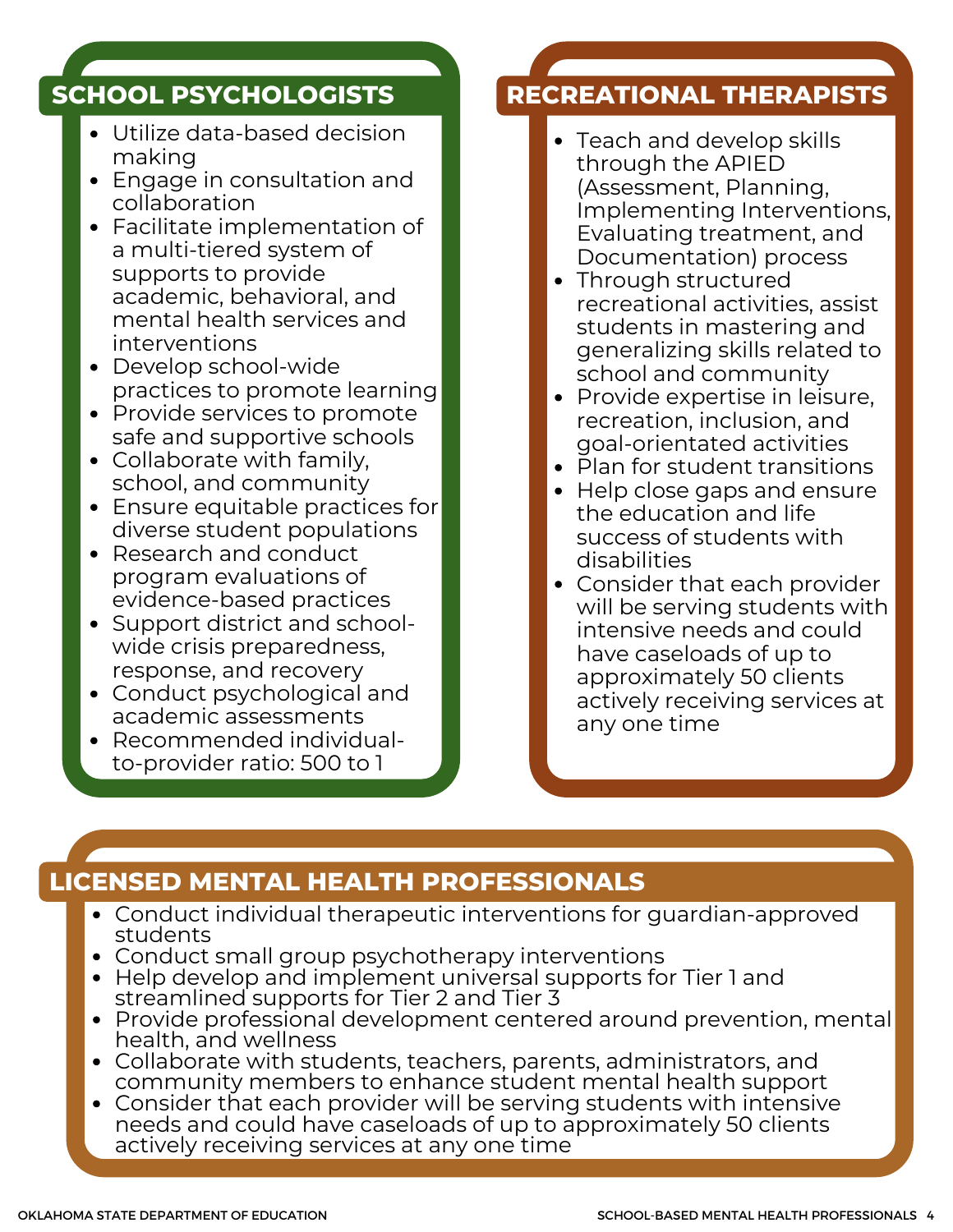# **Best Practices for School-Based Mental Health Collaboration**

Multi-Disciplinary Teams facilitate communication, collaboration, and mutual support among individual team members who might otherwise work in isolation. In order to best support the whole child, school multi-disciplinary teams develop a vision and prioritize improvement efforts to ensure that the school mental health system is meeting the individual needs of all students and of the larger school community. They work to maximize resources and to integrate mental health services to meet the needs of students and their families.

#### Functions of Prioritizing Mental Health in Multi-Disciplinary Teams

- Promote awareness of school mental health needs and resources
- Use a data-driven process to align student services within a multi-tiered system of support
- Train, coach, and support school teams in mental health best practices and provide technical assistance
- Foster school partnerships with community, family, and students
- Act as a liaison between community mental health agencies and schools
- Shape district guidelines and standards of school mental health policy and practice

### Teaming Quality Indicators

- Multidisciplinary teams / diverse groups are represented
- Youth, community, and family partnership are cultivated
- All tiers are addressed
- Duplication is avoided and efficiency is promoted
- Best practices for meeting structure/process are followed
- Roles/responsibilities are delineated
- Effective referral processes to school and community services are utilized
- Data-based decisions are made to determine student interventions
- Data is routinely disseminated and reviewed

#### Best Practices for Effective Teaming

- Schedule and hold regular meetings
- Track attendance and troubleshoot as needed
- Create and use an evidence-based agenda
- Focus on making actionable decisions
- Follow up on the status of action items
- Provide clear selfreferral information for students and families
- Promote direct contact with the school-based provider
- Use referral feedback meetings or forms
- Maintain and utilize a current community resource map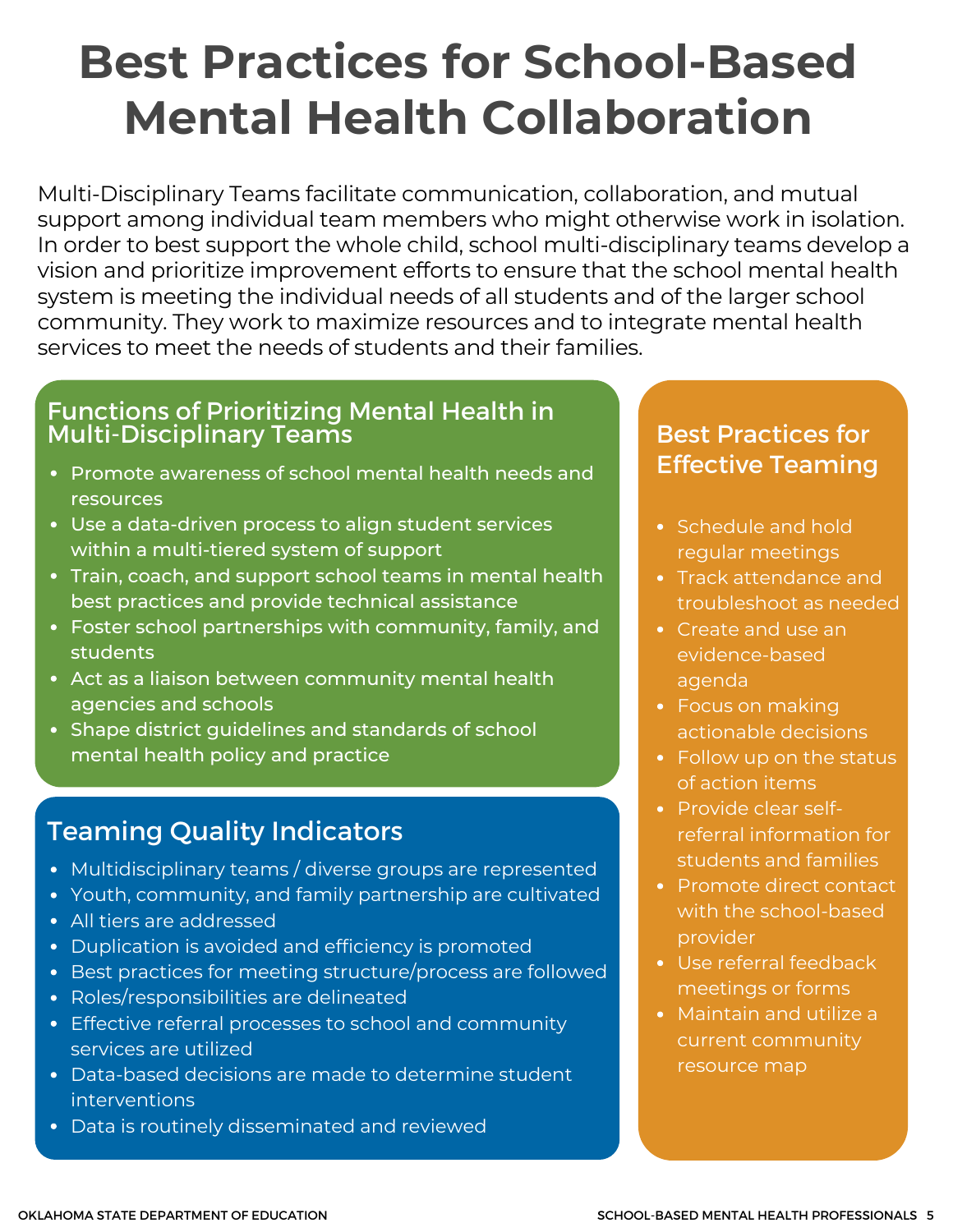## **School-Based Mental Health Providers and a Multi-Tiered System of Support (MTSS)**

When school-based mental health providers work as a team, they provide a continuum of services through a multi-tiered system of support (MTSS). This allows schools to cultivate mental wellness for all students, as well as identify those who need targeted or intensive intervention. Understanding the relevance of a continuum of support is important to ensure all students receive appropriate assistance.

Tier 1 educational and preventative services are focused on universal support for all students and are offered through whole school/classroom instruction and activities. These may include presentations on substance use education, self-care, and mental health awareness. Staff professional development topics may include suicide prevention, self-care, and mandatory reporting.

Tier 2 services are geared at providing targeted interventions to students who need extra support. These may include small group counseling, short-term treatment, collaboration and consultation, and referrals for community services.

Tier 3 services are provided for students in need of intensive support. Intensive schoolbased or community services may include crisis intervention, collaboration and consultation, referral for long-term individual counseling, and referral for placement in a treatment or program setting.

#### **WHERE DO SCHOOL-BASED MENTAL HEALTH PROVIDERS SPEND MOST OF THEIR TIME WITHIN MTSS?**